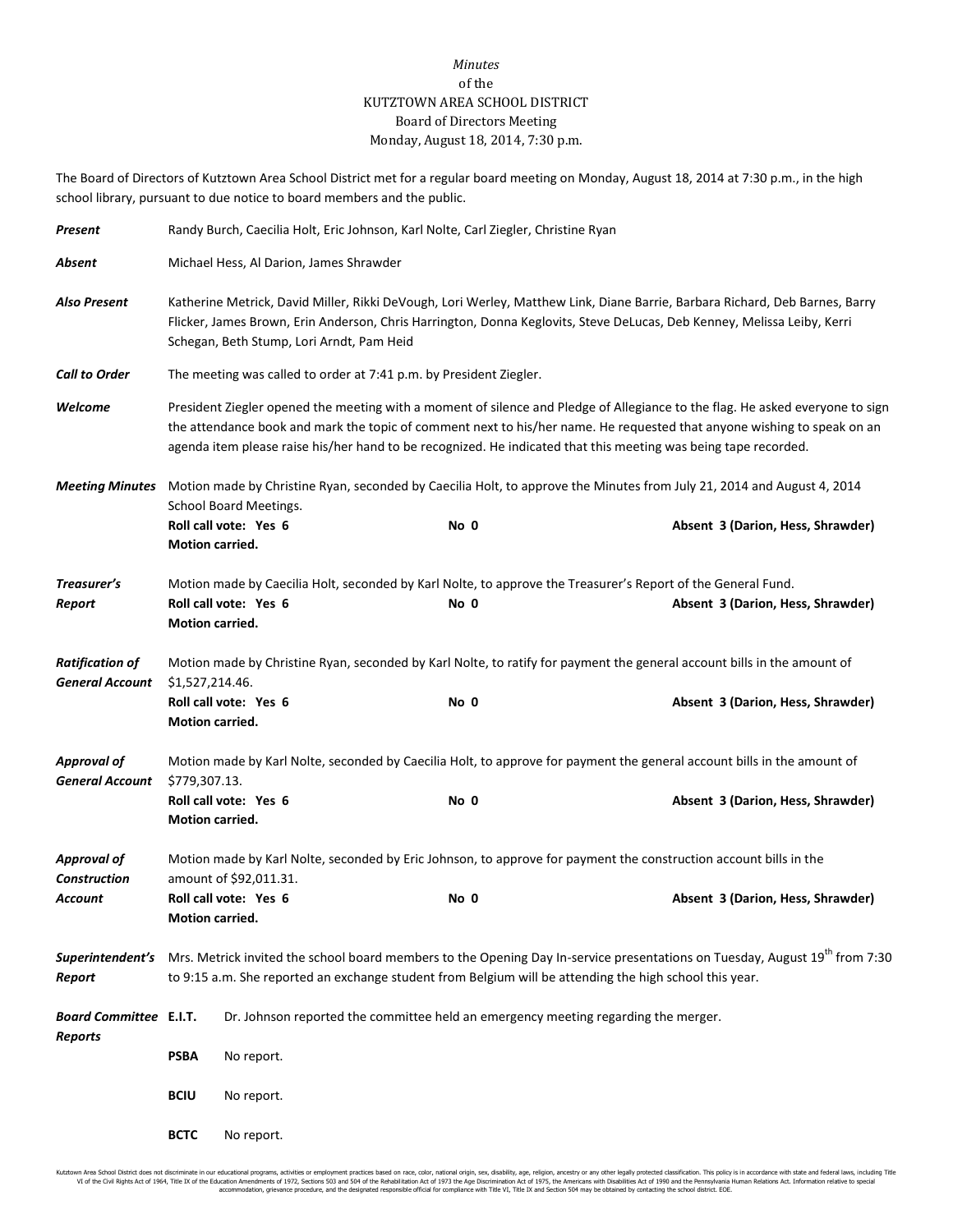|           | P&C                                                                                                                                                                                                                                                | No report.                                                                                                                                                                                            |                                                                                                                                                 |                     |                                                                                                                                |  |  |  |  |
|-----------|----------------------------------------------------------------------------------------------------------------------------------------------------------------------------------------------------------------------------------------------------|-------------------------------------------------------------------------------------------------------------------------------------------------------------------------------------------------------|-------------------------------------------------------------------------------------------------------------------------------------------------|---------------------|--------------------------------------------------------------------------------------------------------------------------------|--|--|--|--|
|           | ECC                                                                                                                                                                                                                                                |                                                                                                                                                                                                       | Mr. Burch reported the committee discussed coaches and salaries for the fall sports season.                                                     |                     |                                                                                                                                |  |  |  |  |
|           |                                                                                                                                                                                                                                                    | Facilities No report.                                                                                                                                                                                 |                                                                                                                                                 |                     |                                                                                                                                |  |  |  |  |
|           |                                                                                                                                                                                                                                                    | <b>Student</b> No report.                                                                                                                                                                             |                                                                                                                                                 |                     |                                                                                                                                |  |  |  |  |
|           | <b>Achievement</b>                                                                                                                                                                                                                                 |                                                                                                                                                                                                       |                                                                                                                                                 |                     |                                                                                                                                |  |  |  |  |
| Personnel |                                                                                                                                                                                                                                                    |                                                                                                                                                                                                       | Motion made by Christine Ryan, seconded by Eric Johnson, to approve the following personnel items:                                              |                     |                                                                                                                                |  |  |  |  |
|           | 1.                                                                                                                                                                                                                                                 | The approval of Christine M. Caulfield as a part-time (0.40) librarian at Greenwich-Lenhartsville Elementary School,                                                                                  |                                                                                                                                                 |                     |                                                                                                                                |  |  |  |  |
|           |                                                                                                                                                                                                                                                    | effective August 18, 2014, at a salary of \$22,230.80, per Bachelors +24, Step 3 (prorated).                                                                                                          |                                                                                                                                                 |                     |                                                                                                                                |  |  |  |  |
|           | 2.                                                                                                                                                                                                                                                 | The approval of Melissa M. Nolte as a part-time (5.5 work hours/day) study hall monitor at the high school, effective<br>August 25, 2014, at a rate of \$10.00 per hour with no benefits.             |                                                                                                                                                 |                     |                                                                                                                                |  |  |  |  |
|           | 3.                                                                                                                                                                                                                                                 | The approval of Nicole R. Sutliff as a part-time (4.25 work hours/day) cafeteria employee at the middle school, effective                                                                             |                                                                                                                                                 |                     |                                                                                                                                |  |  |  |  |
|           |                                                                                                                                                                                                                                                    | August 25, 2014, at a rate of \$8.75 per hour with no benefits.                                                                                                                                       |                                                                                                                                                 |                     |                                                                                                                                |  |  |  |  |
|           | 4.                                                                                                                                                                                                                                                 | The approval of the following substitute teachers for the 2014-2015 school year, effective August 25, 2014, at a rate of<br>\$100 per day for days 1-20 and \$110 per day for days 21 and thereafter: |                                                                                                                                                 |                     |                                                                                                                                |  |  |  |  |
|           |                                                                                                                                                                                                                                                    | Jaclyn R. Brindle                                                                                                                                                                                     | Amber M. Dewire                                                                                                                                 |                     | Amber R. Hadley                                                                                                                |  |  |  |  |
|           |                                                                                                                                                                                                                                                    | Brittany R. Heller                                                                                                                                                                                    | Peter A. Stanakis                                                                                                                               |                     | Christine M. Caulfield                                                                                                         |  |  |  |  |
|           | 5.                                                                                                                                                                                                                                                 | The approval of the following guest substitute teachers through the Berks County Intermediate Unit for the 2014-2015                                                                                  |                                                                                                                                                 |                     |                                                                                                                                |  |  |  |  |
|           |                                                                                                                                                                                                                                                    |                                                                                                                                                                                                       |                                                                                                                                                 |                     | school year, effective August 25, 2014, at a rate of \$100 per day for days 1-20 and \$110 per day for days 21 and thereafter: |  |  |  |  |
|           |                                                                                                                                                                                                                                                    | Kenneth DeAngelis                                                                                                                                                                                     | Abbe L. Gally                                                                                                                                   |                     | Jacqueline E. Garcia                                                                                                           |  |  |  |  |
|           |                                                                                                                                                                                                                                                    | Bruce L. Godfriaux<br>Lisa B. Kida                                                                                                                                                                    | Dena G. Hildebrand<br>Linda J. Mentzel                                                                                                          |                     | Louise M. Hutchings<br>Linda M. Schroeder                                                                                      |  |  |  |  |
|           |                                                                                                                                                                                                                                                    | Sherry L. Sexton                                                                                                                                                                                      | Lois M. VonFunk                                                                                                                                 |                     | Heather L. Ulrich                                                                                                              |  |  |  |  |
|           |                                                                                                                                                                                                                                                    | Bonnie L. Yurvati                                                                                                                                                                                     |                                                                                                                                                 |                     |                                                                                                                                |  |  |  |  |
|           | The approval of Brenda L. Hopkins as a cafeteria and custodial support staff substitute for the 2014-2015 school year,<br>6.                                                                                                                       |                                                                                                                                                                                                       |                                                                                                                                                 |                     |                                                                                                                                |  |  |  |  |
|           |                                                                                                                                                                                                                                                    |                                                                                                                                                                                                       | effective August 19, 2014, at a rate of \$9.50 per hour for custodial and \$8.50 per hour for cafeteria.                                        |                     |                                                                                                                                |  |  |  |  |
|           | 7.                                                                                                                                                                                                                                                 | Michael T. Yob                                                                                                                                                                                        | The approval of the following coaches and salaries for the 2014-2015 school year, effective August 19, 2014:<br>Assistant MS Girls Soccer Coach | \$2,100             |                                                                                                                                |  |  |  |  |
|           |                                                                                                                                                                                                                                                    | Amy L. Schuler                                                                                                                                                                                        | Head MS Girls Soccer Coach                                                                                                                      | \$2,262             |                                                                                                                                |  |  |  |  |
|           |                                                                                                                                                                                                                                                    | Melissa S. Hester                                                                                                                                                                                     | Assistant MS Field Hockey Coach                                                                                                                 | \$2,100             |                                                                                                                                |  |  |  |  |
|           |                                                                                                                                                                                                                                                    | Erin M. Studer                                                                                                                                                                                        | Head MS Field Hockey Coach                                                                                                                      | \$2,262             |                                                                                                                                |  |  |  |  |
|           |                                                                                                                                                                                                                                                    | Kurt C. Kissinger                                                                                                                                                                                     | Volunteer HS Football Coach                                                                                                                     |                     | (effective August 6, 2014)                                                                                                     |  |  |  |  |
|           |                                                                                                                                                                                                                                                    | Robert G. Fisher                                                                                                                                                                                      | Volunteer MS Football Coach                                                                                                                     |                     |                                                                                                                                |  |  |  |  |
|           | Daniel F. Aruscavage<br>Volunteer MS Football Coach<br>8.<br>The approval of the following mentors for the 2014-2015 school year, effective August 18, 2014, at a stipend of \$600:                                                                |                                                                                                                                                                                                       |                                                                                                                                                 |                     |                                                                                                                                |  |  |  |  |
|           |                                                                                                                                                                                                                                                    | Brenda L. Boyer                                                                                                                                                                                       | for Christine M. Caulfied                                                                                                                       | PT Librarian at GES |                                                                                                                                |  |  |  |  |
|           |                                                                                                                                                                                                                                                    | Jodi L. Kirstein                                                                                                                                                                                      | for Julie Moser                                                                                                                                 |                     | Grade 2 LTS Teacher at KES                                                                                                     |  |  |  |  |
|           | 9.                                                                                                                                                                                                                                                 | \$300:                                                                                                                                                                                                |                                                                                                                                                 |                     | The approval of the following as resource persons for the 2014-2015 school year, effective August 18, 2014, at a stipend of    |  |  |  |  |
|           |                                                                                                                                                                                                                                                    | Elizabeth I. Stump                                                                                                                                                                                    | for Nicole Gonzalez                                                                                                                             |                     | Grade 3 Teacher at GES                                                                                                         |  |  |  |  |
|           |                                                                                                                                                                                                                                                    | Heather A. Oppmann                                                                                                                                                                                    | for Barry DeWitt<br>10. The approval of a PLACEHOLDER for one first grade classroom aide at Greenwich-Lenhartsville Elementary School.          |                     | Speech and Language Pathologist                                                                                                |  |  |  |  |
|           |                                                                                                                                                                                                                                                    |                                                                                                                                                                                                       |                                                                                                                                                 |                     |                                                                                                                                |  |  |  |  |
|           | 11. The approval of the revision to the family medical leave (FMLA) dates for employee #1383. Leave will commence on<br>August 15, 2014 (PM) through November 7, 2014 (AM). (Previously approved for August 25, 2014 through November 17,<br>2014. |                                                                                                                                                                                                       |                                                                                                                                                 |                     |                                                                                                                                |  |  |  |  |
|           |                                                                                                                                                                                                                                                    |                                                                                                                                                                                                       | 12. The approval of the following Eshelman bus/van drivers for the 2014-2015 school year, effective August 19, 2014:                            |                     |                                                                                                                                |  |  |  |  |
|           |                                                                                                                                                                                                                                                    | Angela M. Zettlemoyer                                                                                                                                                                                 | Judith E. Deboer                                                                                                                                |                     | Reuben S. Sweigart                                                                                                             |  |  |  |  |
|           |                                                                                                                                                                                                                                                    | Melissa M. Bailey<br>Gene G. Miller                                                                                                                                                                   | Michelle M. Ludwig<br>Margarete B. Hottenstein                                                                                                  |                     | Dennis P. Jordan<br>Melanie A. Kehl                                                                                            |  |  |  |  |
|           |                                                                                                                                                                                                                                                    | Howard E. King                                                                                                                                                                                        | Sharon L. Trout                                                                                                                                 |                     | Rene G. Fenstermaker II                                                                                                        |  |  |  |  |
|           |                                                                                                                                                                                                                                                    | Sandra L. Narducci                                                                                                                                                                                    | Peggy S. Weil                                                                                                                                   |                     | Shayla L. Schroeder                                                                                                            |  |  |  |  |
|           |                                                                                                                                                                                                                                                    | Stephen O. Mazlum                                                                                                                                                                                     | William F. Brobst                                                                                                                               | Jean E. George      |                                                                                                                                |  |  |  |  |
|           |                                                                                                                                                                                                                                                    | Cynthia L. Smith                                                                                                                                                                                      | Daniel J. Pauley                                                                                                                                |                     | Barbara A. Gardner (effective August 7, 2014)                                                                                  |  |  |  |  |
|           |                                                                                                                                                                                                                                                    | 2014:                                                                                                                                                                                                 |                                                                                                                                                 |                     | 13. The approval of the following Eshelman bus/van driver substitutes for the 2014-2015 school year, effective August 19,      |  |  |  |  |
|           |                                                                                                                                                                                                                                                    | Charles J. Deboeser Jr.<br>John P. O'Brien                                                                                                                                                            | Mark A. George<br>Gerald A. Trate                                                                                                               |                     | James M. Keller                                                                                                                |  |  |  |  |
|           |                                                                                                                                                                                                                                                    | Roll call vote: Yes 5                                                                                                                                                                                 | No 0                                                                                                                                            | $N/A$ 1 (Nolte)     | Absent 3 (Darion, Hess, Shrawder)                                                                                              |  |  |  |  |
|           | Motion carried.                                                                                                                                                                                                                                    |                                                                                                                                                                                                       |                                                                                                                                                 |                     |                                                                                                                                |  |  |  |  |

*All Personnel are Approved Pending the District's Receipt of All Mandated Credentials*

Kutztown Area School District does not discriminate in our educational programs, activities or employment practices based on race, color, national origin, sex, disability, age, religion, ancestry or any other legally prot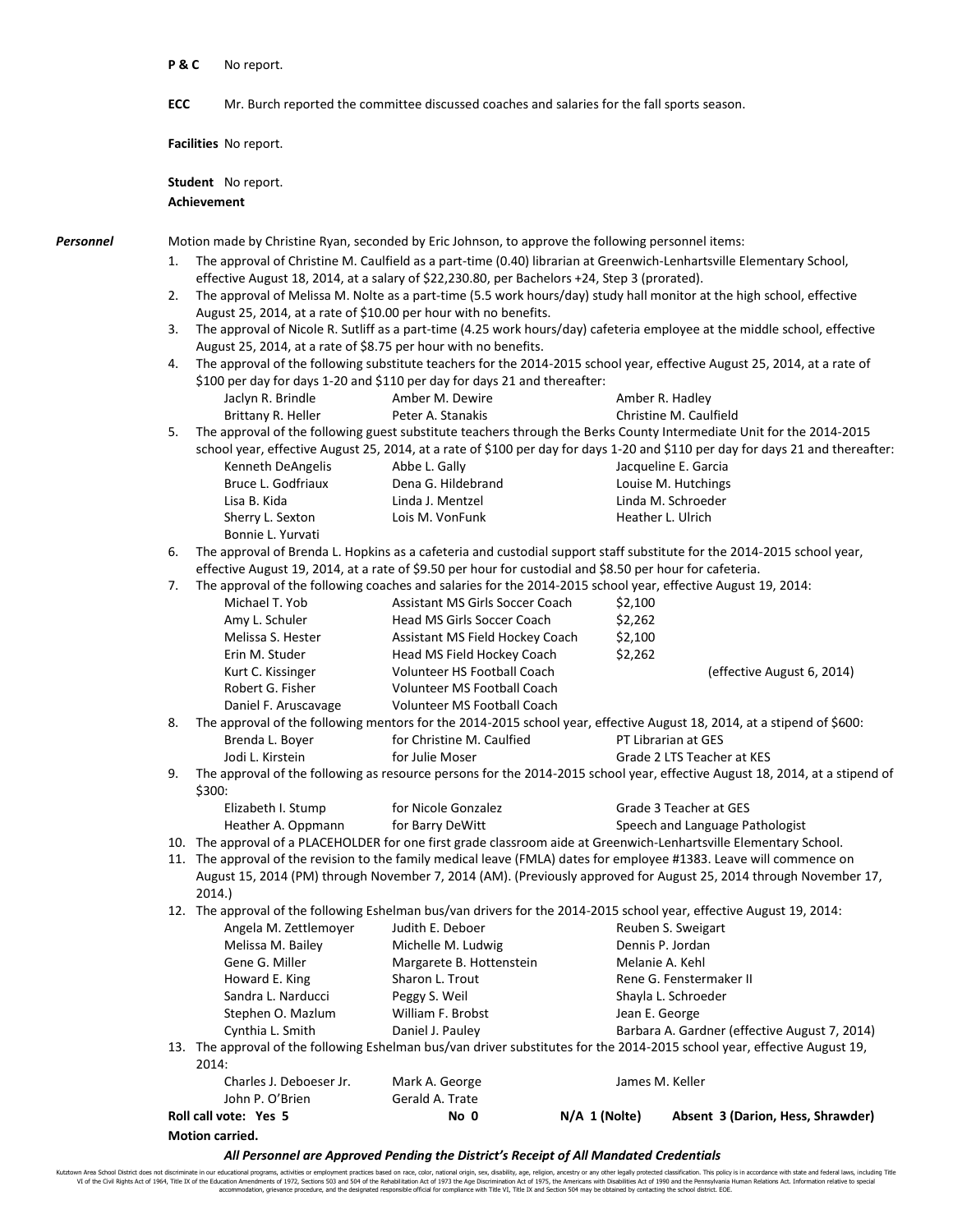|                                                   | Policies - Adoption Motion made by Caecilia Holt, seconded by Christine Ryan, to approve the second reading and adoption of the following                                                                                                                                                                                                                                                                                                                                                               |                                   |           |                                                                                                                                               |  |  |  |  |  |
|---------------------------------------------------|---------------------------------------------------------------------------------------------------------------------------------------------------------------------------------------------------------------------------------------------------------------------------------------------------------------------------------------------------------------------------------------------------------------------------------------------------------------------------------------------------------|-----------------------------------|-----------|-----------------------------------------------------------------------------------------------------------------------------------------------|--|--|--|--|--|
|                                                   | policies:                                                                                                                                                                                                                                                                                                                                                                                                                                                                                               |                                   |           |                                                                                                                                               |  |  |  |  |  |
|                                                   | Policy 119. Current Events                                                                                                                                                                                                                                                                                                                                                                                                                                                                              |                                   |           |                                                                                                                                               |  |  |  |  |  |
|                                                   | Policy 124. Alternative Education Courses                                                                                                                                                                                                                                                                                                                                                                                                                                                               |                                   |           |                                                                                                                                               |  |  |  |  |  |
|                                                   | Policy 140. Charter Schools                                                                                                                                                                                                                                                                                                                                                                                                                                                                             |                                   |           |                                                                                                                                               |  |  |  |  |  |
|                                                   | Policy 804. School Day                                                                                                                                                                                                                                                                                                                                                                                                                                                                                  |                                   |           |                                                                                                                                               |  |  |  |  |  |
|                                                   | Roll call vote: Yes 6                                                                                                                                                                                                                                                                                                                                                                                                                                                                                   | No 0                              |           | Absent 3 (Darion, Hess, Shrawder)                                                                                                             |  |  |  |  |  |
|                                                   | <b>Motion carried.</b>                                                                                                                                                                                                                                                                                                                                                                                                                                                                                  |                                   |           |                                                                                                                                               |  |  |  |  |  |
|                                                   |                                                                                                                                                                                                                                                                                                                                                                                                                                                                                                         |                                   |           | Special Education Motion made by Christine Ryan, seconded by Caecilia Holt, to approve the Special Education Services Contract with the Berks |  |  |  |  |  |
| <b>Services Contract</b>                          | County Intermediate Unit for the 2014-2015 school year.                                                                                                                                                                                                                                                                                                                                                                                                                                                 |                                   |           |                                                                                                                                               |  |  |  |  |  |
|                                                   | Roll call vote: Yes 6                                                                                                                                                                                                                                                                                                                                                                                                                                                                                   | No 0                              |           | Absent 3 (Darion, Hess, Shrawder)                                                                                                             |  |  |  |  |  |
|                                                   | Motion carried.                                                                                                                                                                                                                                                                                                                                                                                                                                                                                         |                                   |           |                                                                                                                                               |  |  |  |  |  |
| <b>Bus and Van</b><br><b>Routes</b>               | Motion made by Randy Burch, seconded by Karl Nolte, to approve the bus and van routes for the 2014-2015 school year, and to<br>allow the transportation coordinator and/or designee to make any necessary changes to the existing routes as deemed                                                                                                                                                                                                                                                      |                                   |           |                                                                                                                                               |  |  |  |  |  |
|                                                   | appropriate throughout the 2014-2015 school year, with exception of changes that involve additional costs or the complete<br>deletion of a route.                                                                                                                                                                                                                                                                                                                                                       |                                   |           |                                                                                                                                               |  |  |  |  |  |
|                                                   | Roll call vote: Yes 6                                                                                                                                                                                                                                                                                                                                                                                                                                                                                   | Absent 3 (Darion, Hess, Shrawder) |           |                                                                                                                                               |  |  |  |  |  |
|                                                   | <b>Motion carried.</b>                                                                                                                                                                                                                                                                                                                                                                                                                                                                                  |                                   |           |                                                                                                                                               |  |  |  |  |  |
| Conference<br><b>Requests</b>                     | Motion made by Caecilia Holt, seconded by Eric Johnson, to approve the following conference requests:<br>The request for Brenda L. Boyer to attend the Internet at Schools/Internet Librarian Conference in Monterey, CA, on<br>1.<br>October 27-29, 2014, at a cost of \$1,329. (\$833 will be covered by the AASL Award.)<br>The request for Brenda L. Boyer to attend the iNACOL Blended and Online Learning Symposium in Palm Springs, CA, on<br>2.<br>November 4-7, 2014, at a cost of \$1,325.50. |                                   |           |                                                                                                                                               |  |  |  |  |  |
|                                                   | Roll call vote: Yes 6                                                                                                                                                                                                                                                                                                                                                                                                                                                                                   | No 0                              |           | Absent 3 (Darion, Hess, Shrawder)                                                                                                             |  |  |  |  |  |
|                                                   | Motion carried.                                                                                                                                                                                                                                                                                                                                                                                                                                                                                         |                                   |           |                                                                                                                                               |  |  |  |  |  |
| <b>Parent Contract -</b><br><b>Transportation</b> | Motion made by Caecilia Holt, seconded by Christine Ryan, to approve the transportation contract with the parent of student<br>#105195 for the 2014-2015 school year.                                                                                                                                                                                                                                                                                                                                   |                                   |           |                                                                                                                                               |  |  |  |  |  |
|                                                   | Roll call vote: Yes 6<br>Motion carried.                                                                                                                                                                                                                                                                                                                                                                                                                                                                | No 0                              |           | Absent 3 (Darion, Hess, Shrawder)                                                                                                             |  |  |  |  |  |
| Performance<br><b>Tracker Contract</b>            | Motion made by Randy Burch, seconded by Karl Nolte, to approve the renewal of the contract with SunGard Public Sector to<br>provide the Performance Tracker software for the 2014-2015 school year, at a cost of \$5,221.41.                                                                                                                                                                                                                                                                            |                                   |           |                                                                                                                                               |  |  |  |  |  |
|                                                   | Roll call vote: Yes 6<br>Motion carried.                                                                                                                                                                                                                                                                                                                                                                                                                                                                | No 0                              |           | Absent 3 (Darion, Hess, Shrawder)                                                                                                             |  |  |  |  |  |
| <b>District Physician</b>                         | Motion made by Caecilia Holt, seconded by Christine Ryan, to approve Dr. Mary D. Fabian, Emaus Avenue Family Physicians, as<br>district physician for the 2014-2015, 2015-2016, and 2016-2017 school years at the cost schedule below:                                                                                                                                                                                                                                                                  |                                   |           |                                                                                                                                               |  |  |  |  |  |
|                                                   |                                                                                                                                                                                                                                                                                                                                                                                                                                                                                                         | 2014-2015                         | 2015-2016 | 2016-2017                                                                                                                                     |  |  |  |  |  |
|                                                   | <b>Student Exams</b>                                                                                                                                                                                                                                                                                                                                                                                                                                                                                    | \$13.00                           | \$14.00   | \$15.00                                                                                                                                       |  |  |  |  |  |
|                                                   | Hourly Rate (other services)                                                                                                                                                                                                                                                                                                                                                                                                                                                                            | \$50.00                           | \$51.00   | \$52.00                                                                                                                                       |  |  |  |  |  |
|                                                   | Roll call vote: Yes 6<br>Motion carried.                                                                                                                                                                                                                                                                                                                                                                                                                                                                | No 0                              |           | Absent 3 (Darion, Hess, Shrawder)                                                                                                             |  |  |  |  |  |
| <b>New Story</b>                                  | Motion made by Christine Ryan, seconded by Caecilia Holt, to approve the Tuition Agreement with New Story for a special<br>Tuition Agreement education student through the 2014-2015 school year.                                                                                                                                                                                                                                                                                                       |                                   |           |                                                                                                                                               |  |  |  |  |  |
|                                                   | Roll call vote: Yes 6<br>Motion carried.                                                                                                                                                                                                                                                                                                                                                                                                                                                                | No 0                              |           | Absent 3 (Darion, Hess, Shrawder)                                                                                                             |  |  |  |  |  |
| <b>Hogan Learning</b>                             | Motion made by Karl Nolte, seconded by Eric Johnson, to approve the Tuition Agreement with Hogan Learning Academy, LLC<br>Tuition Agreement for a special education student through the 2014-2015 school year.                                                                                                                                                                                                                                                                                          |                                   |           |                                                                                                                                               |  |  |  |  |  |
|                                                   | Roll call vote: Yes 6                                                                                                                                                                                                                                                                                                                                                                                                                                                                                   | No 0                              |           | Absent 3 (Darion, Hess, Shrawder)                                                                                                             |  |  |  |  |  |
|                                                   | Motion carried.                                                                                                                                                                                                                                                                                                                                                                                                                                                                                         |                                   |           |                                                                                                                                               |  |  |  |  |  |

Kutztown Area School District does not discriminate in our educational programs, activities or employment practices based on race, color, national origin, sex, disability, age, religion, ancestry or any other legally prot